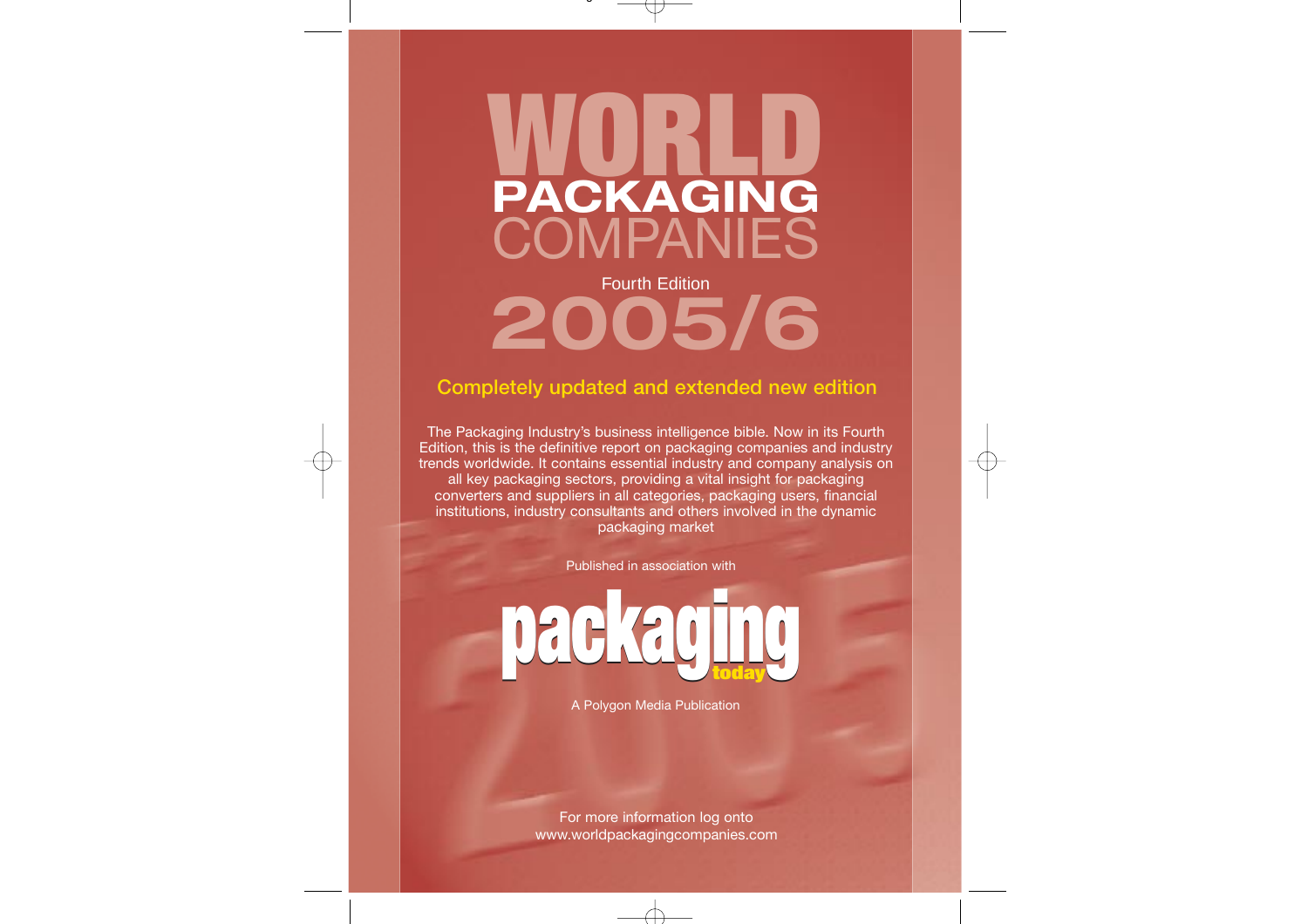## **Report Features**

- Worldwide review of packaging industry performance
- Complete chronology and analysis o<sup>f</sup> worldwide acquisition & merger activity for the past two years
- Analysis of corporate activity by geographic region and packaging material sectors
- Industry leaders analysed by packaging product sector and by geographic region
- Worldwide Rankings of packaging sales by company
- League tables also show: main packaging sectors, main geographic areas of operation and group sales performance
- 100 Profiles covering the leading packaging companies worldwide plus the most important companies in high growth regions an<sup>d</sup> technologies
- Each Company Profile contains: *Contact Details and Key Senior Personne<sup>l</sup>*
- *Corporate Background, including a*

*unique insight into the development of the company's packaging activities*

- *Clear explanation of the company's position in the relevant packaging business sectors*
- *Financial Summary (Five Year Trends), highlighting performance trends in the packaging divisions in the case of larger groups*
- *Packaging Products Explanation of the company's packaging products, the markets, recent developments and analysis of the performance of company's packaging divisions*
- *Company Strategy & Outlook. Review of the company's packaging strategy, an<sup>d</sup> its likely development in the light of recent and forthcoming trends*
- *Packaging Locations and Subsidiaries. Listing of the company's packaging production facilities by location*
- *Over 500 pages packed with detailed information and statistics, increase text analysis and over 300 key statistical tables and charts.*

## **THE ESSENTIAL BUSINESS INTELLIGENCE SOURCE**

WORLD PACKAGING COMPANIES has been widely acclaimed as the outstanding source of packaging company information across the industry. Its unique multi-sector approach lets buyers review not only the performance of their own sector, but also the performances and strategies of suppliers in other sectors competing for the same end-use markets.

Within its comprehensive analysis of the packaging industry, it includes detailed

profiles of the leading 100 companies worldwide, analysis of key trends by world region and industry product sector, industry rankings by sector and analysis of acquisition, merger and joint venture activity throughout the industry over the past two years.

Now in its fourth edition, it remains the definitive analysis of the packaging industry and buyers frquently remark that it is their most useful research publication purchases

## **Table of Contents**

### **Section One**

- **The World Packaging Industry 2003-2005**
- **Industry Developments & Corporate Activity Paper & Board Packaging**
- 
- 
- **Corrugated Paperboard Packaging Consumer Paperboard Packaging Plastics Packaging**
- 
- **Rigid Plastic Packaging**
- **Flexible Packaging**
- **Glass Packaging**
- **Metal Packaging**
- 

**• Analysis of acquisitions and** 

 $\bullet$  Company rankings by packaging sales

#### **Section Two:**

**Company Profiles - The Top 100** 

- **Each Company Profile features:**
- **Contact Details**
- **Corporate Background**
- **Financial Summary**
- **Packaging Portfolio**
- **Packaging Outlook & Strategy Main Packaging Locations**
- 



**FURTHER DETAILS & FULL TABLE OF CONTENTS ARE AVAILABLE ON** www.worldpackagingcompanies.com